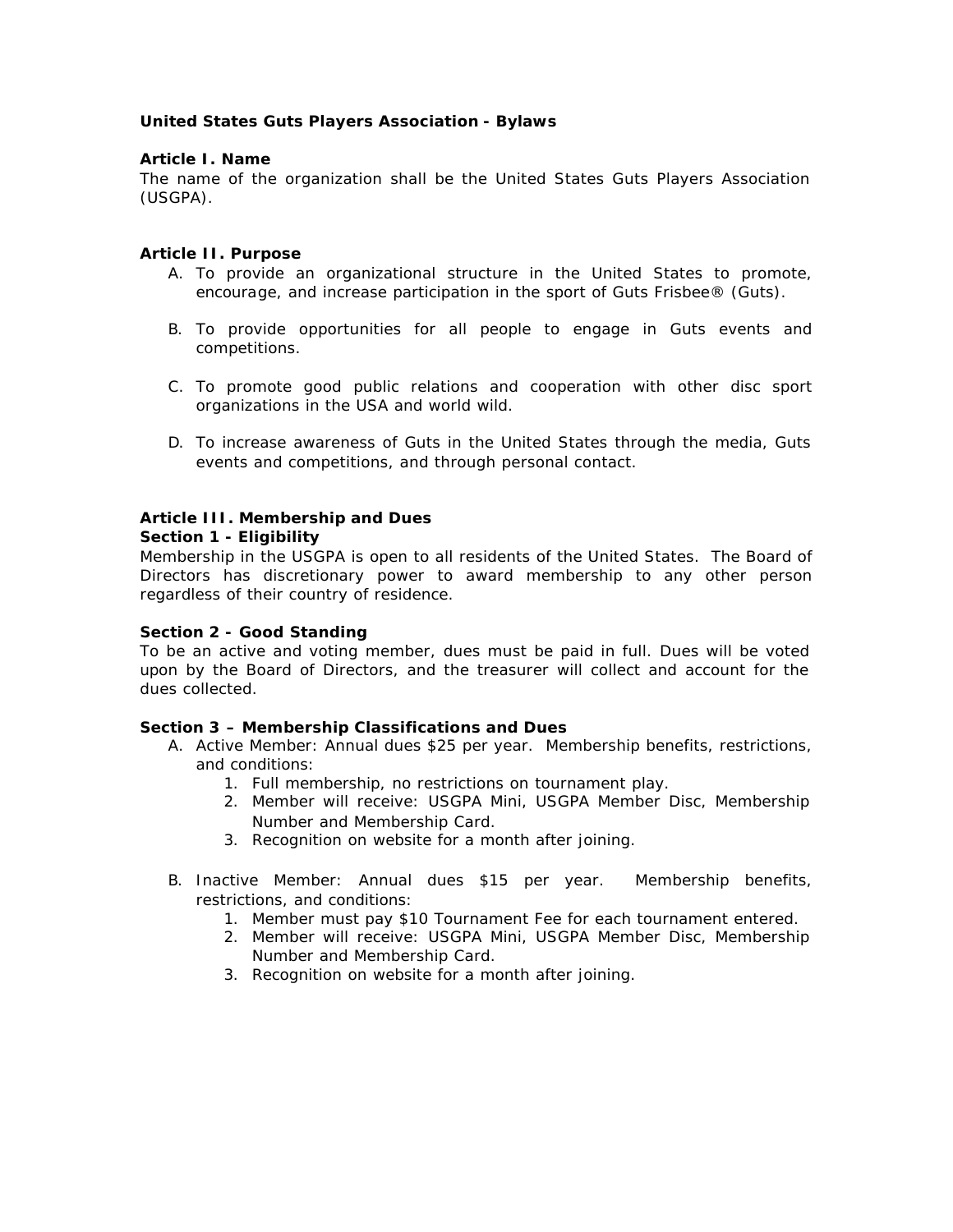- C. Junior Member: Annual dues \$15 per year. Membership benefits, restrictions, and conditions:
	- 1. Full membership, no restrictions on tournament play.
	- 2. Member will receive: USGPA Mini, USGPA Member Disc, Membership Number and Membership Card.
	- 3. Recognition on website for a month after joining.
- D. Life Time Member: One time dues payment of \$500. Membership benefits, restrictions, and conditions:
	- 1. Full membership, no restrictions on tournament play.
	- 2. Member will receive: USGPA Life Time Member Polo Shirt, USGPA Mini, USGPA Member Disc, Low Membership Number and Membership Card.
	- 3. Permanent recognition on website.
- E. Honorary Member: Dues waived by Board of Directors. Membership benefits, restrictions, and conditions:
	- 1. Membership Number and Membership Card.
	- 2. Recognition on website.
	- 3. Candidates for Honorary Membership may be nominated by any member of the USGPA in good standing.
	- 4. Honorary Members are voted upon by the Board of Directors.
	- 5. Honorary membership is for a period of one year during the normal fiscal year for the USGPA.
- F. Non-Member: Non-Member restrictions, and conditions:
	- 1. Non-Members will be required to pay an additional \$10 non-member tournament participation fee. This will be imposed at each tournament a non-member or inactive member competes in. Non-members may join at tournament registration at any point in the season.

# **Section 4 – USGPA Fiscal Year**

The fiscal year of the USGPA run from April 1st to March 31st each year. Membership year will run concurrent with the fiscal year.

# **Article IV. Governance**

# **Section 1 - Officers**

- A. Titles and duties of each officer:
	- 1. There shall be a President who will preside at all meetings, appoint necessary committees, and call special meetings of the club as a whole or the officers.
	- 2. There shall be a Vice President who will be responsible for recruitment activities and public relations, alert members by use of phone tree about club and team events or meetings, and will prepare the club rules to be approved by the officers each year. She/he also will assist the President and preside at all meetings in the absence of or at the call of the President.
	- 3. There shall be a Secretary who will keep an accurate record of all current members, call roll at meetings, be responsible for all entry fees and forms, and compose all written documents and newsletters to keep members informed about club events or meetings.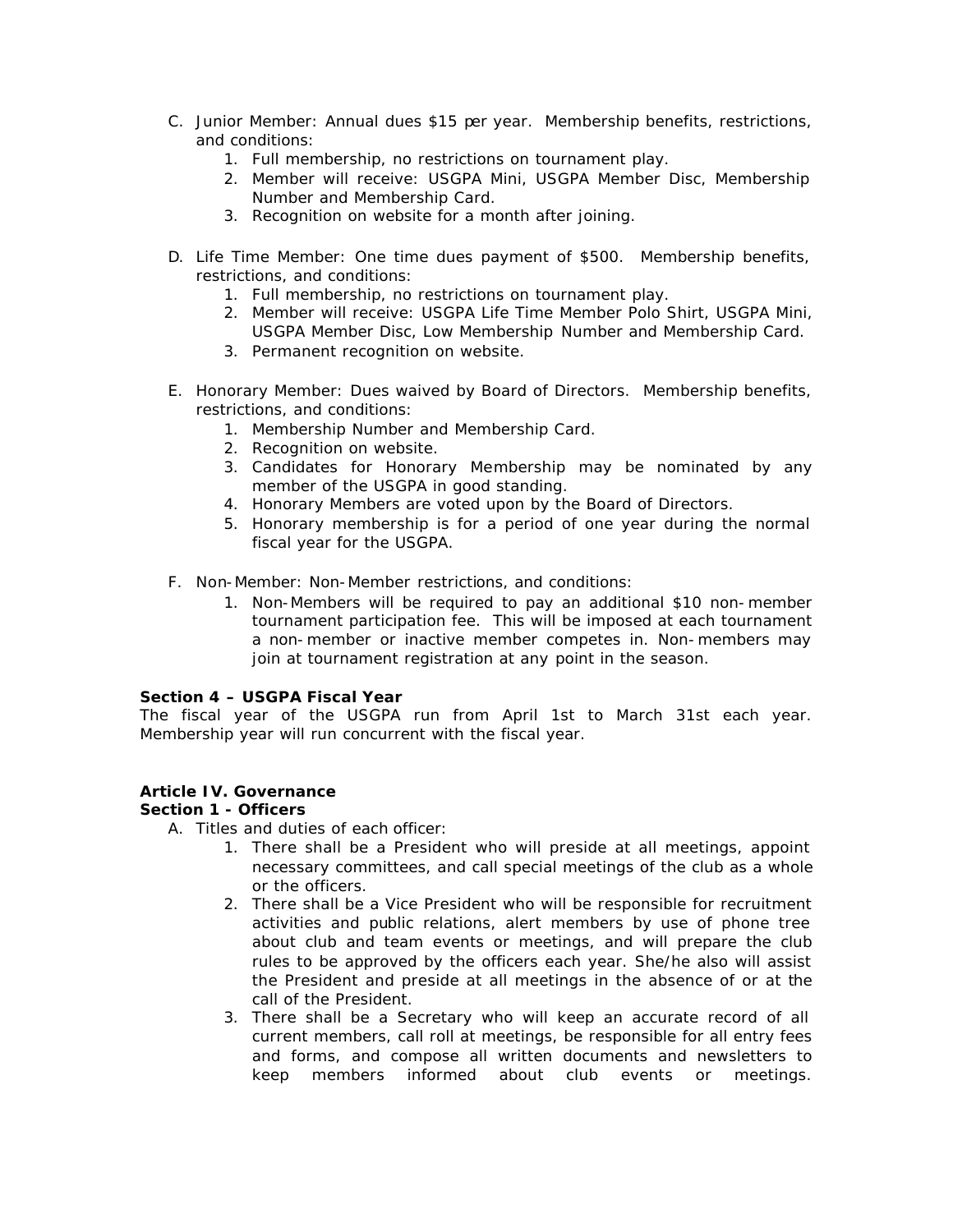- 4. There shall be a Treasurer who will collect dues, serve as financial liaison to the USGPA, inventory and order equipment, keep an itemized account of all receipts and disbursements, prepare all financial statements and budget requests in accordance with the USGPA Constitution, and present a financial report to the club at the end of each fiscal year.
- B. Officer Elections
	- 1. Officers will be elected through a popular vote of club members in February of each fiscal year. Officers shall be nominated by any USGPA member in good standing. The voting shall be done by private ballot. The counting and handling of the ballots shall be the responsibility of the President and Vice President.
	- 2. The total number of Officers on the USGPA Board of Directors is seven.
	- 3. Officers will be elected on a three year cycle. In the first year two officers shall be elected. In the second year three officers shall be elected. In the third year two officers will be elected. The first year of the next three year cycle shall commence with the February, 2007 election.
	- 4. At the first meeting of each fiscal year the USGPA Board of Directors will select positions of Office to be held for the fiscal year by majority vote of the Board of Directors, solely at their discretion. The office of President shall be selected first, followed by all other Offices.
- C. Officers' Terms of Office
	- 1. The term of office shall be three years, beginning April 1.
- D. Vacancies in Officer Positions
	- 1. Upon vacancy of the office of the President, the Vice President shall fulfill the duties of the office of the President.
	- 2. Upon vacancies of any other office, a new officer will be elected within one week following the vacancy during a regular or special meeting by methods stated in Article IV, Section 1.

# **Section 2 - Removal of Members and Officers**

A. Removal of Members or Officers

The following are reasons for initiating removal proceedings:

- 1. For officers: failure to fulfill the responsibilities of his/her office as defined in these bylaws.
- 2. Engaging in behavior that is flagrantly disrespectful and/or embarrasses the club.
- 3. Violations of regulations specified in the USGPA Constitution; the USGPA bylaws; or tournament regulations as established by the USGPA.
- 4. Failure to pay USGPA club dues on time or develop a payment plan with the treasurer prior to due dates.
- B. Procedure for Removing Members or Officers
	- 1. Any member in good standing with the USGPA may bring charges against another member or officer by presenting their concerns to the President of the club. The accused member or officer must be notified in writing by the President of the reason for the proposed removal in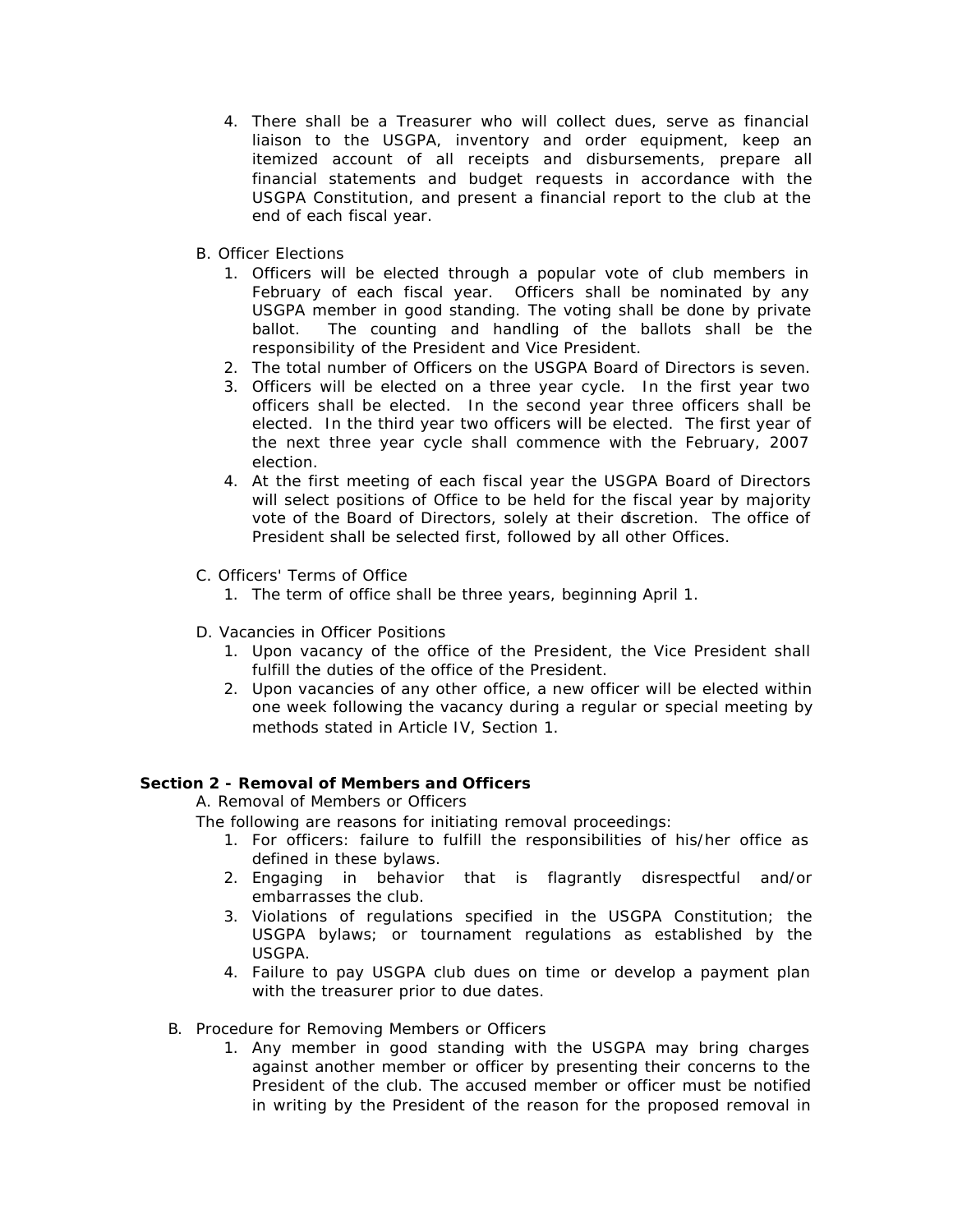advance of the meeting to consider removal. The accused member will be given the opportunity to present his/her case at the meeting and prior to any vote on his/her membership. To revoke membership, simple majority vote of the Board of Directors shall be required. The general membership of the USGPA shall be notified of the results of this meeting regardless of the outcome, by newsletter or general announcement.

2. If the accused member is the President, the next highest ranking officer will control the proceedings.

# **Article V. Meetings**

# **Section 1 - Regular Meetings**

The club will meet informally at all USGPA sanctioned tournaments during the year, as presented in the annual rules. If any change in the regular meeting time is needed, members will be notified by the club secretary three days prior to the scheduled meeting.

#### **Section 2 - Special Meetings**

Club members will be notified at least three days before any special meetings. Any additional meetings to address problems, dismissal or concerns regarding the club will be scheduled by the President.

#### **Section 3 - Officers' Meetings**

The club officers will meet prior to the regular or special meetings of the club to plan the club meetings. The President (or V.P. if President is unavailable) and at least three other officers must be present.

#### **Section 4 - Voting**

Unless otherwise stated in the club bylaws, a vote carries when fifty-percent (50%) plus one of the members present vote in favor of the question called for a vote.

# **Article VI. Committees**

#### **Section 1 - Ad hoc Committees**

The President may appoint members to serve on committees to assist with special events such as campus programs or special club projects.

#### **Section 2 - Finance Committee**

The Treasurer will appoint club members to assist in preparing the annual budget submission to the USGPA Board of Directors and membership as needed.

# **Article VII. Finances**

#### **Section 1 - Club Dues**

Dues will vary based on USGPA funding and club needs, as established in Article III, Section 3.

#### **Section 2 – USGPA Sanctioned Tournaments**

In order to participate in USGPA sanctioned tournaments, players who are not members of the USGPA must pay a tournament fee to the USGPA for each tournament entered, as stated in Article III, Section 3.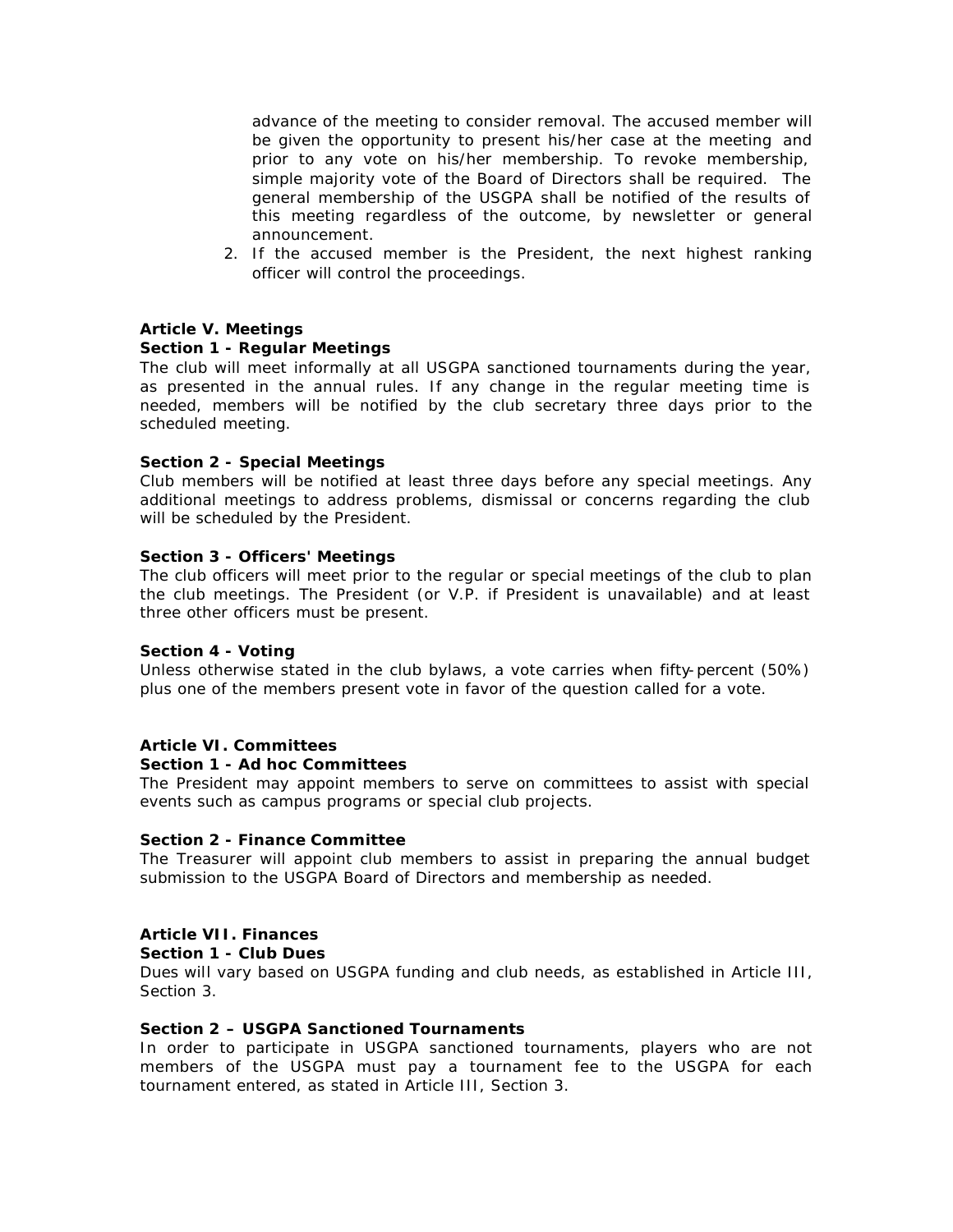# **Article VIII. United States Guts Players Hall of Fame**

# **Section 1 – Existing Frisbee® Hall of Fame**

A. The USGPA is the current governing body of the Frisbee® Hall of Fame. The Frisbee® Hall of Fame includes members who are not associated with the sport of Guts. The USGPA has established the USGPA Hall of Fame, for United States Guts players. The USGPA recognizes the efforts and accomplishments of all existing Frisbee® Hall of Fame . The USGPA will maintain USGPA Hall of Fame member status for all existing Frisbee® Hall of Fame members until they can be transferred to one or more other Frisbee® Hall of Fame organizations. At that time all materials and artifacts will be transferred to the appropriate governing body.

# **Section 2 – USGPA Hall of Fame**

- A. The USGPA Board of Directors shall select a new permanent location for the USGPA Hall of Fame. Since this action has a broad impact on the Frisbee® community the decision will me made carefully, and solely at the discretion of the USGPA Board of directors.
- B. Selection of members for the USGPA Hall of Fame
	- 1. The President shall appoint a USGPA Hall of Fame Nominating committee, headed by a USGPA member in good standing that is not a current member of the Board of Directors. The committee chairperson shall select at least four other committee members who are members of the USGPA in good standing.
	- 2. The Nominating committee shall select Nominees for inclusion in the USGPA Hall of Fame based on player statistics; history; and contributions to the sport of Guts. Nominees must be associated with the sport of Guts in the United States. The USGPA Board of Directors encourages geographical and generational diversity during the selection process. Membership in the USGPA Hall of Fame is open to anyone regardless of sex, race, color, or creed within the stated eligibility requirements.
	- 3. The Nominating committee shall select any number of candidates at their discretion. The list of Nominees shall be presented to the USGPA Board of Directors by March  $1<sup>st</sup>$  of each year.
	- 4. The USGPA Board of Directors and all members of the USGPA Hall of Fame comprise the Election committee, and shall vote on the Nominees. Each member of the Election Committee may cast up to five votes for the five different Nominees.
	- 5. The five Nominees with the highest vote total and that receive at least 75% of the votes of the Election committee shall be inducted into the USGPA Hall of Fame at the next International Frisbee® Tournament. In the event of ties in the voting for any of the first five vote count positions, the number of Inductees into the USGPA Hall of Fame shall be increased to include more than five members, providing that the Nominee receives at least 75% of the votes by the Election committee and is ranked at least fifth in the total vote count.
	- 6. Nominees that receive at least 25% of the votes of the Election committee automatically remain on USGPA Hall of Fame ballot for the next fiscal year.
	- 7. There is no limit to the number of times a Nominee can be on the ballot for the USGPA Hall of Fame.